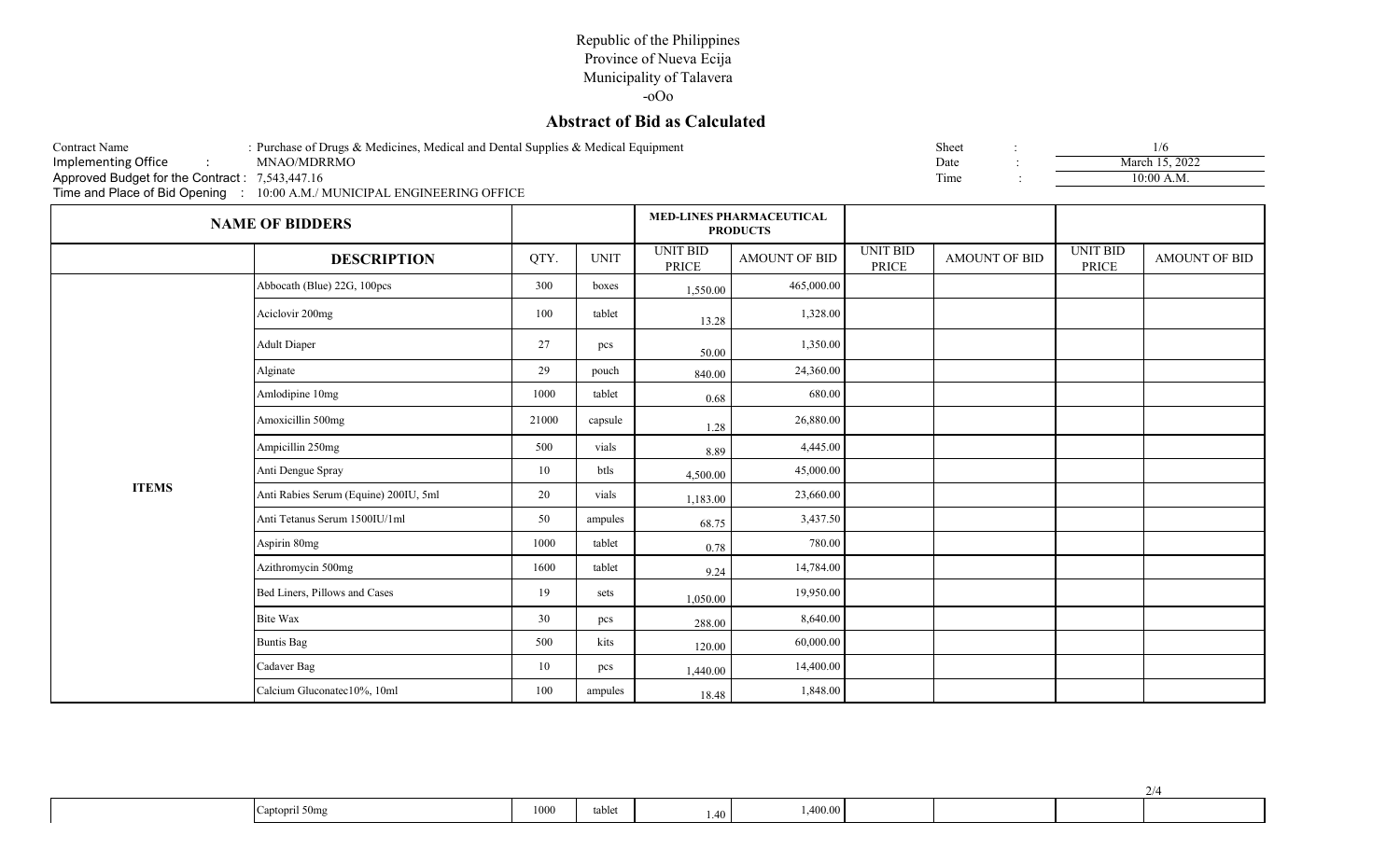| Castone                                                 | 30     | kls     | 900.00   | 27,000.00  |  |  |
|---------------------------------------------------------|--------|---------|----------|------------|--|--|
| Cefalexin 500mg                                         | 1000   | capsule | 2.58     | 2,580.00   |  |  |
| Cefalexin 250ml/5ml, 60ml                               | 650    | btls    | 26.60    | 17,290.00  |  |  |
| Cefixine 200mg                                          | 100    | capsule | 8.78     | 878.00     |  |  |
| Ceftriaxone 500mg                                       | $10\,$ | vials   | 306.72   | 3,067.20   |  |  |
| Cetirizine 1mg/ml, 60ml                                 | 100    | btls    | 62.00    | 6,200.00   |  |  |
| Chlorine                                                | 26     | gals    | 2,500.00 | 65,000.00  |  |  |
| Chromic 3.0                                             | 60     | boxes   | 1,725.00 | 103,500.00 |  |  |
| Co-Amoxiclav 200mg+28.5/5ml 70ml                        | 649    | btls    | 156.40   | 101,503.60 |  |  |
| Co-Amoxiclav 400mg+57/5ml 70ml                          | 647    | btls    | 209.25   | 135,384.75 |  |  |
| Comb                                                    | 105    | pcs     | 20.00    | 2,100.00   |  |  |
| Cotrimoxazole 400mg+80mg/5ml 60ml                       | 650    | btls    | 30.50    | 19,825.00  |  |  |
| Cotrimoxazole 800mg+160mg                               | 2500   | tablet  | 2.00     | 5,000.00   |  |  |
| <b>Cotton Balls</b>                                     | 100    | packs   | 143.00   | 14,300.00  |  |  |
| Cotton 300g                                             | 270    | packs   | 158.00   | 42,660.00  |  |  |
| Coverall Non-Sterile Protective, Medical Grade          | 477    | pcs     | 1,370.00 | 653,490.00 |  |  |
| Dental Anaesthesia (Lidocaine 2%+1:100,000 Epinephrine) | 3000   | pcs     | 71.91    | 215,730.00 |  |  |
| Dexamethasone 4mg/ml, 1ml ampule                        | 1377   | ampules | 10.88    | 14,981.76  |  |  |
| Disinfectant Solution (Benzyl Chloride)                 | 25     | gals    | 2,500.00 | 62,500.00  |  |  |
| Disinfectant Solutions                                  | 10     | gals    | 3,350.00 | 33,500.00  |  |  |
| Doxycycline 100mg                                       | 100    | capsule | 1.23     | 123.00     |  |  |
| Erythromycin 200mg/5ml 60ml                             | 650    | btls    | 52.25    | 33,962.50  |  |  |
| Erythromycin 500mg                                      | 3100   | tablet  | 5.93     | 18,383.00  |  |  |
| <b>Ethinyl Estradiol</b>                                | 1000   | cycle   | 78.00    | 78,000.00  |  |  |
| Ethyl/Isoprophyl Alcohol 68-72%, Scented                | 208    | gals    | 660.00   | 137,280.00 |  |  |
| Face Mask (Surgical)                                    | 150    | boxes   | 500.00   | 75,000.00  |  |  |
| Face Mask (KN95)                                        | 150    | pcs     | 126.00   | 18,900.00  |  |  |

| Face Shield          | 150   | pcs             | 150.00 | 22,500.00  |  |  |
|----------------------|-------|-----------------|--------|------------|--|--|
| Face Towel           | 100   | $_{\text{pcs}}$ | 20.00  | 2,000.00   |  |  |
| Ferrous Sulfate 60mg | 50000 | tablet          | 2.50   | 125,000.00 |  |  |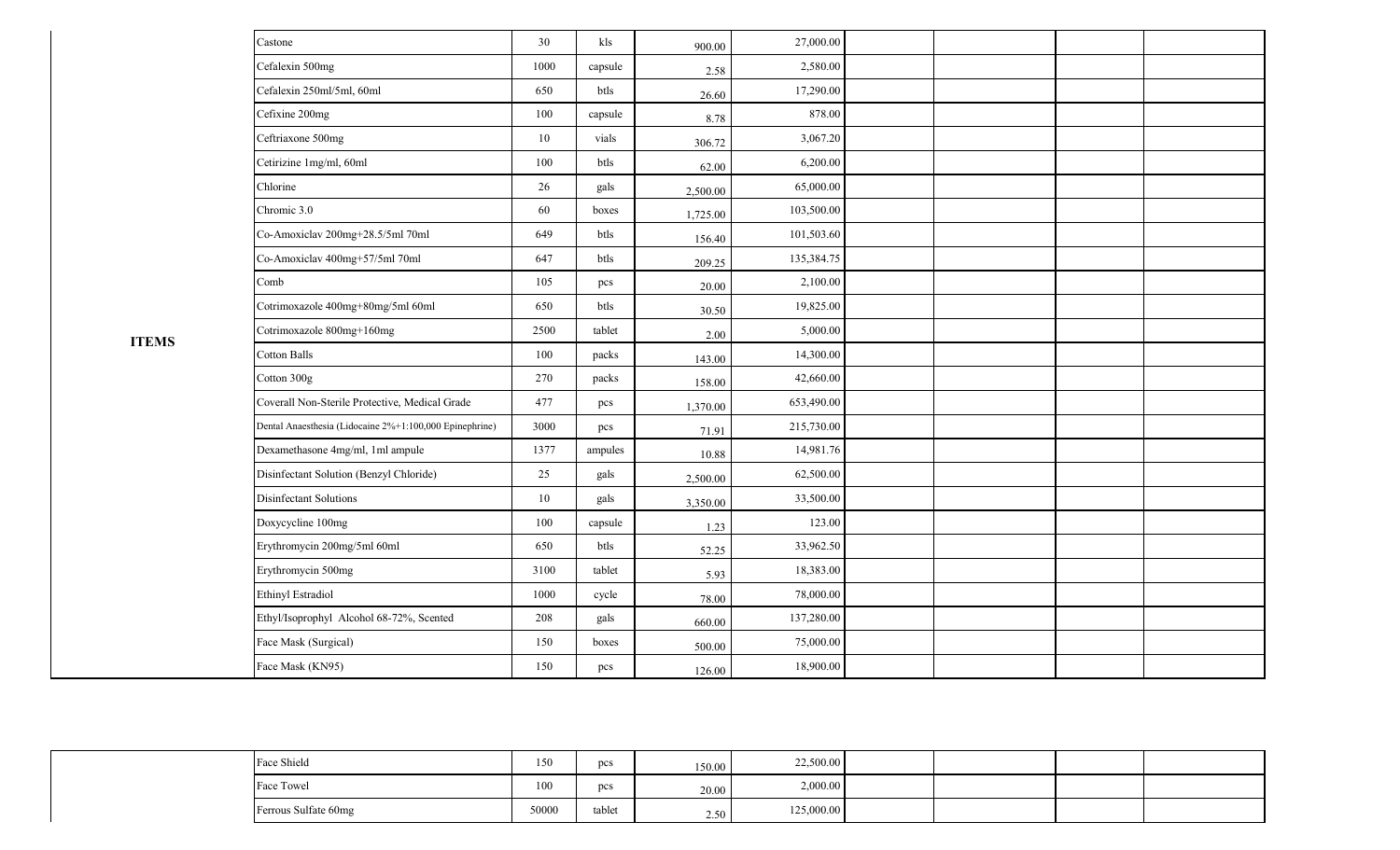| Fluconazole 150mg                                  | 100    | capsule | 70.00    | 7,000.00   |  |  |
|----------------------------------------------------|--------|---------|----------|------------|--|--|
| Fluticasone + Salmeterol                           | 100    | inhaler | 1,175.00 | 117,500.00 |  |  |
| Folic Acid 5mg                                     | 50000  | tablet  | 2.68     | 134,000.00 |  |  |
| Furosemide 20mg                                    | 499    | tablet  | 1.30     | 648.70     |  |  |
| Garbage Can with Foot Pedal (Small)                | 19     | pcs     | 1,000.00 | 19,000.00  |  |  |
| Gentamicin 40mg/ml, 2ml                            | 500    | ampules | 4.29     | 2,145.00   |  |  |
| Gliclazide 60mg                                    | 1000   | tablet  | 9.88     | 9,880.00   |  |  |
| Goggles/Face Shield                                | 100    | sets    | 150.00   | 15,000.00  |  |  |
| Hazardous Waste Collection                         | 110    | kls     | 65.00    | 7,150.00   |  |  |
| <b>Head Cover</b>                                  | 150    | pcs     | 4.00     | 600.00     |  |  |
| Hydralazine 20mg/ml, 1ml                           | 100    | ampules | 43.17    | 4,317.00   |  |  |
| Hydrocortizone 125mg/ml, 2ml                       | 100    | vials   | 236.00   | 23,600.00  |  |  |
| Hyocine 10mg                                       | 100    | tablet  | 4.74     | 474.00     |  |  |
| <b>Impression Tray</b>                             | 30     | sets    | 240.00   | 7,200.00   |  |  |
| Insulin, Biphasic Isophane Human 70/30             | 600    | vials   | 118.00   | 70,800.00  |  |  |
| Insulin Syringe                                    | 50     | boxes   | 900.00   | 45,000.00  |  |  |
| Ipratropium + Salbutamol 250mcg/ml, 2ml            | 100    | inhaler | 70.10    | 7,010.00   |  |  |
| Isoniazid + Rifampicin + Pyrazinamide + Ethambutol | 100000 | tablet  | 7.63     | 763,000.00 |  |  |
| Isoniazid + Rifampicin                             | 99471  | tablet  | 9.25     | 920,106.75 |  |  |
| ${\rm IUD}$                                        | 100    | pcs     | 300.00   | 30,000.00  |  |  |
| IV Catheter, Yellow, 24G                           | 18     | boxes   | 1,500.00 | 27,000.00  |  |  |
| IV Fluids 5% in Lactated Ringers 1L                | 1000   | btls    | 42.33    | 42,330.00  |  |  |
| KY Jelly                                           | 48     | pcs     | 185.00   | 8,880.00   |  |  |
| Lagundi 300mg/5ml, 120ml                           | 1322   | btls    | 74.88    | 98,991.36  |  |  |
| Lagundi 300mg                                      | 583    | tablet  | 1.85     | 1,078.55   |  |  |

| Levonorgestrel                 | 1000 | cycle   | 69.50  | 69,500.00 |  |  |
|--------------------------------|------|---------|--------|-----------|--|--|
| Lidocaine 2%, 5ml              | 310  | ampules | 12.00  | 3,720.00  |  |  |
| Liquid & Powder Acrylic        | 30   | btls    | 360.00 | 10,800.00 |  |  |
| Liquid Antibacterial Habd Soap | 20   | boxes   | 250.00 | 5,000.00  |  |  |
| Losartan 50mg                  | 1375 | tablet  | 2.00   | 2,750.00  |  |  |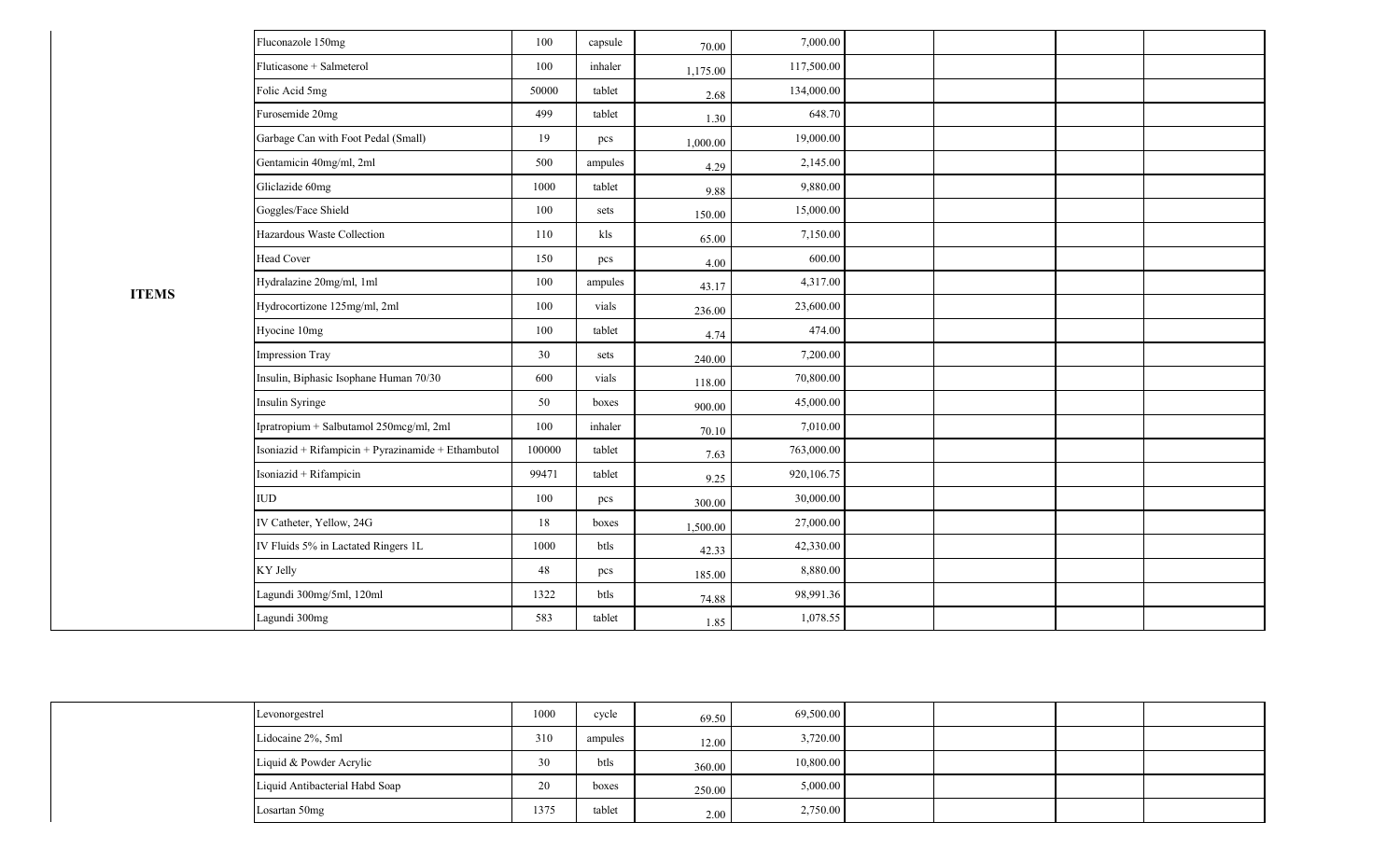| Magnesium Sulfate 250mg/ml, 10ml  | 30    | ampules    | 56.68  | 1,700.40  |  |  |
|-----------------------------------|-------|------------|--------|-----------|--|--|
| Medroxyprogesterone               | 1000  | vials      | 62.90  | 62,900.00 |  |  |
| Mefenamic Acid 500mg              | 10000 | capsule    | 1.39   | 13,900.00 |  |  |
| Mefenamic Acid 500mg              | 500   | tablet     | 1.33   | 665.00    |  |  |
| Metformin 500mg                   | 1000  | tablet     | 0.63   | 630.00    |  |  |
| Methyldopa 250mg                  | 1877  | tablet     | 9.45   | 17,737.65 |  |  |
| Metronidazole 5mg/ml, 100ml       | 10    | vials      | 14.94  | 149.40    |  |  |
| Metronidazole 500mg               | 100   | tablet     | 1.25   | 125.00    |  |  |
| Micropore                         | 50    | boxes      | 645.00 | 32,250.00 |  |  |
| Mouthwash (Antiseptic)            | 20    | btls       | 550.00 | 11,000.00 |  |  |
| Multivitamins for Adult           | 20000 | tablet     | 1.90   | 38,000.00 |  |  |
| Needle Hub Cutter                 | 100   | packs      | 450.00 | 45,000.00 |  |  |
| Nifedipine 30mg                   | 1000  | capsule    | 3.79   | 3,790.00  |  |  |
| Nystatine 100,000 unit            | 10    | suspension | 157.50 | 1,575.00  |  |  |
| N95 Respirators                   | 100   | boxes      | 126.00 | 12,600.00 |  |  |
| Oxytocin 10IU/ml, 1ml             | 1000  | ampules    | 7.34   | 7,340.00  |  |  |
| Paracetamol 120mg/5ml (125mg/5ml) | 650   | btls       | 14.73  | 9,574.50  |  |  |
| Paracetamol 100mg/ml, 15ml Drops  | 649   | btls       | 15.53  | 10,078.97 |  |  |
| Paracetamol 500mg                 | 204   | tablet     | 0.29   | 59.16     |  |  |
| PHC Bottles (60ml)                | 53    | btls       | 150.00 | 7,950.00  |  |  |
| Phytomenadione 10mg/ml, 1ml       | 1000  | ampules    | 16.78  | 16,780.00 |  |  |
| Pink Wax                          | 30    | pcs        | 180.00 | 5,400.00  |  |  |
| Plaster of Paris                  | 30    | kls        | 900.00 | 27,000.00 |  |  |

| Plastic Bag (Yellow/Small)     | 100 | packs           | 65.00    | 6,500.00   |  |  |
|--------------------------------|-----|-----------------|----------|------------|--|--|
| Povidone Iodine (Solution) 10% | 45  | btls            | 500.00   | 22,500.00  |  |  |
| Pontic Upper & Lower           | 29  | sets            | 4,800.00 | 139,200.00 |  |  |
| Progestine Subdemal            | 60  | $_{\text{pcs}}$ | 2,500.00 | 150,000.00 |  |  |
| Pulse Oxymeters                | 20  | pcs             | 2,500.00 | 50,000.00  |  |  |
| <b>Rat Killer</b>              | 53  | pcs             | 150.00   | 7,950.00   |  |  |
| Rapid Antigen Testing Kit      | 250 | kits            | 630.00   | 157,500.00 |  |  |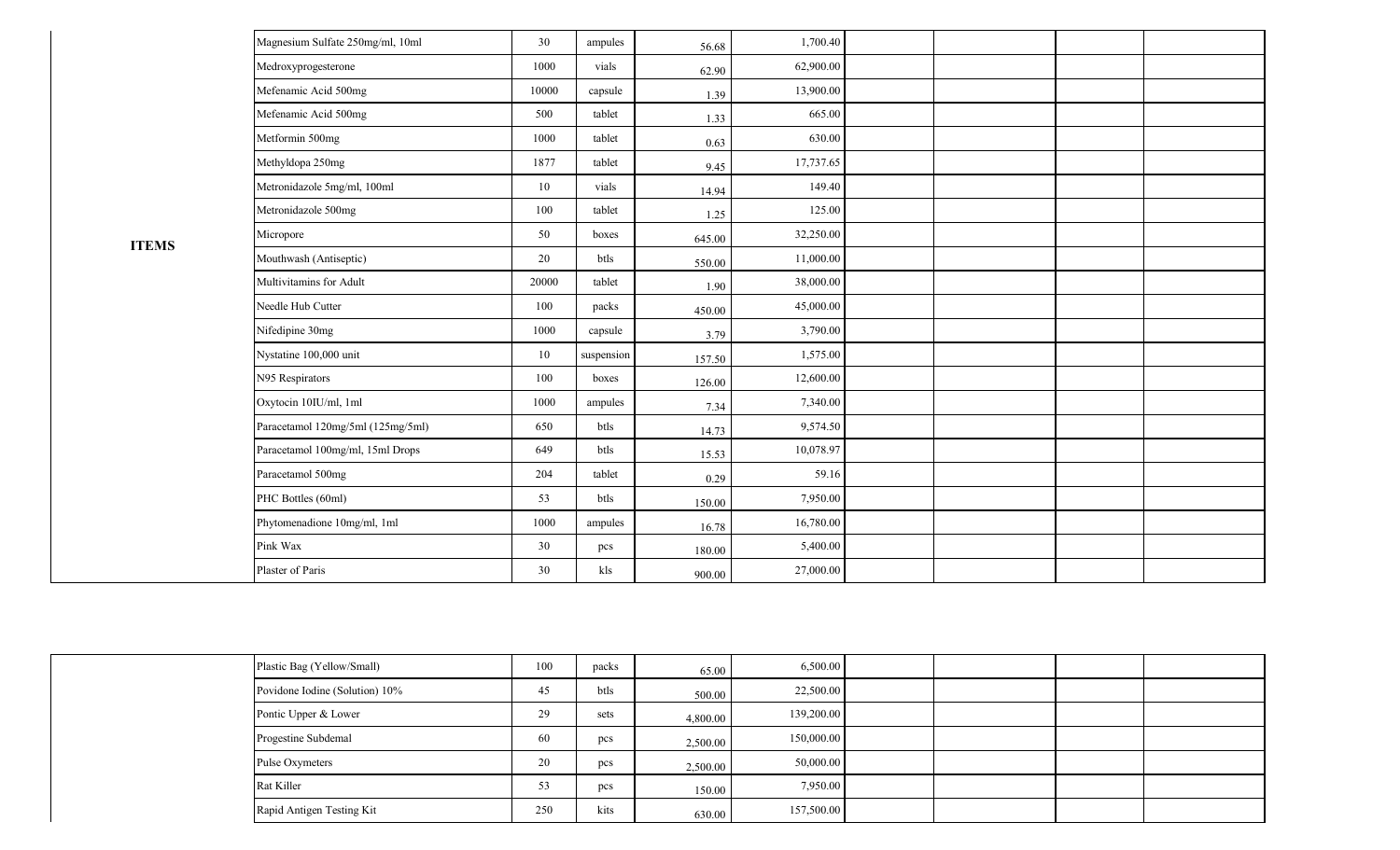|              | Resealable Plastic Bag/Container                             | 102            | pcs     | 100.00   | 10,200.00 |  |  |
|--------------|--------------------------------------------------------------|----------------|---------|----------|-----------|--|--|
|              | Retinol (Vitamin A)                                          | $\overline{2}$ | capsule | 8,000.00 | 16,000.00 |  |  |
|              | Salbutamol Nebule 2mg/ml, 2.5ml                              | 650            | nebules | 8.00     | 5,200.00  |  |  |
|              | Salbutamol 2mg/5ml, 60ml                                     | 850            | btls    | 15.05    | 12,792.50 |  |  |
|              | Salbutamol 500mg                                             | 672            | tablet  | 6.00     | 4,032.00  |  |  |
|              | Sambong 500mg                                                | 255            | tablet  | 6.00     | 1,530.00  |  |  |
| <b>ITEMS</b> | Sanitary Napkins (by 15s)                                    | 100            | packs   | 120.00   | 12,000.00 |  |  |
|              | Shoe Cover                                                   | 254            | pcs     | 11.00    | 2,794.00  |  |  |
|              | Silk Non Absorbent Sature                                    | 10             | boxes   | 1,728.00 | 17,280.00 |  |  |
|              | Silver Sulfadiazine 1% 25g                                   | 165            | tubes   | 74.33    | 12,264.45 |  |  |
|              | Simvastatine 40mg                                            | 1000           | tablet  | 4.25     | 4,250.00  |  |  |
|              | Sprayer (Stainless Steel Knapsack Spareyr 16 ltres capacity) | 5              | pcs     | 3,500.00 | 17,500.00 |  |  |
|              | Sterile Gloves Size 7                                        | 60             | boxes   | 1,500.00 | 90,000.00 |  |  |
|              | Sterile Gauze 4x4, 100pcs                                    | 20             | boxes   | 1,500.00 | 30,000.00 |  |  |
|              | Sterile Swab                                                 | 100            | boxes   | 10.00    | 1,000.00  |  |  |
|              | Sterile Water for Injection, 100ml                           | 300            | btls    | 25.34    | 7,602.00  |  |  |
|              | Stethoscope/ BP Apparatus                                    | 19             | pcs     | 4,100.00 | 77,900.00 |  |  |
|              | Sodium Bicarbonate 1mg/ml, 50ml                              | 30             | ampules | 101.94   | 3,058.20  |  |  |
|              | Surgical Cap                                                 | 100            | pcs     | 4.00     | 400.00    |  |  |
|              | <b>Surgical Gloves</b>                                       | 50             | boxes   | 1,500.00 | 75,000.00 |  |  |
|              | <b>Surgical Mask</b>                                         | 102            | boxes   | 500.00   | 51,000.00 |  |  |

|              | <b>Surgical Tape</b>                                      | 70  | boxes   | 180.00   | 12,600.00 |  |  |
|--------------|-----------------------------------------------------------|-----|---------|----------|-----------|--|--|
|              | Tetanus Toxoid 0.5ml                                      | 100 | ampules | 36.42    | 3,642.00  |  |  |
|              | Thermogun/Thermal Scanner                                 |     | pcs     | 3,650.00 | 10,950.00 |  |  |
|              | Thermometer (Digital)                                     | 200 | pcs     | 100.00   | 20,000.00 |  |  |
|              | Toilet Bowl, Ceramic                                      | 53  | pcs     | 1,500.00 | 79,500.00 |  |  |
|              | Tongue Depressor                                          | 100 | pcs     | 200.00   | 20,000.00 |  |  |
| <b>ITEMS</b> | TRASHBAG, GGP specs, black, 940mm x 1016mm, 10pcs<br>pack | 100 | packs   | 162.00   | 16,200.00 |  |  |
|              | Vaccine Carrier, 21.5x14.5x18.5cms/2.4 kgs capacity       | 20  | pcs     | 3,500.00 | 70,000.00 |  |  |